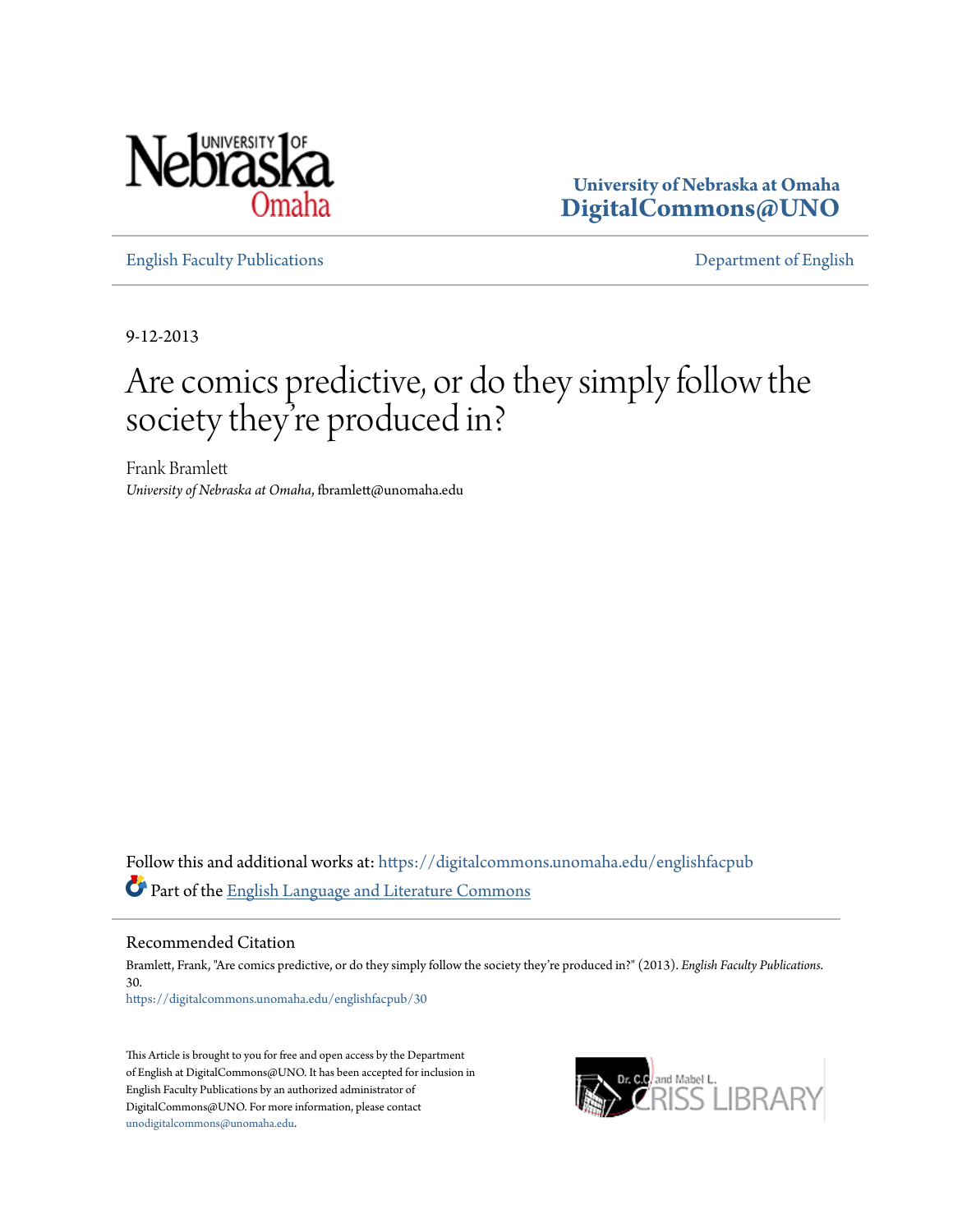## Are comics predictive, or do they simply follow the society they're produced in?

In early August 2013, Alyssa Rosenberg posted an article

[\(http://thinkprogress.org/alyssa/2013/08/08/2433121/legendary‑superhero‑creators‑the‑comics‑](http://thinkprogress.org/alyssa/2013/08/08/2433121/legendary-superhero-creators-the-comics-follow-society-they-dont-lead-suggest-women-look-elsewhere/) follow-society-they-dont-lead-suggest-women-look-elsewhere/)about a panel discussion she attended, which was a press tour to promote a new documentary about the history of comics in the U.S. One of the panelists was Gerry Conway, who made the claim that "comics follow society. They don't lead society." This was in the context of a discussion about the nature of superhero comics and representations of male and female characters.

Rosenberg's article explores the disappointment she feels with the restrictive, underdeveloped representation of women in superhero comics. I think we can also ask similar questions about representations of race and sexual orientation in comics as well. Can comics ever lead society rather than just follow?

I disagree with Conway. I think that if we say that comics follow society (and that they necessarily don't lead society), we seriously underestimate the creativity and the imagination of comics artists and writers who so often give us a glimpse into the near future or distant future that they want to see or, in some cases, don't want to come to pass.

In April this year, Jason Collins, a player in the National Basketball Association, came out as a gay man (http://sportsillustrated.cnn.com/magazine/news/20130429/jason-collins-gay-nba-player/). This was a major announcement in the world of sports as well as for those of us who identify as LGBTQ. As more and more athletes come out, it makes the world a better and safer place, especially for young athletes who find themselves in that position.

Back to Conway's claim about comics. Interestingly, a decade before Jason Collins came out, Dylan Edwards (NDR) published this single-panel cartoon on the Outsports website [\(http://www.outsports.com/\).](http://www.outsports.com/)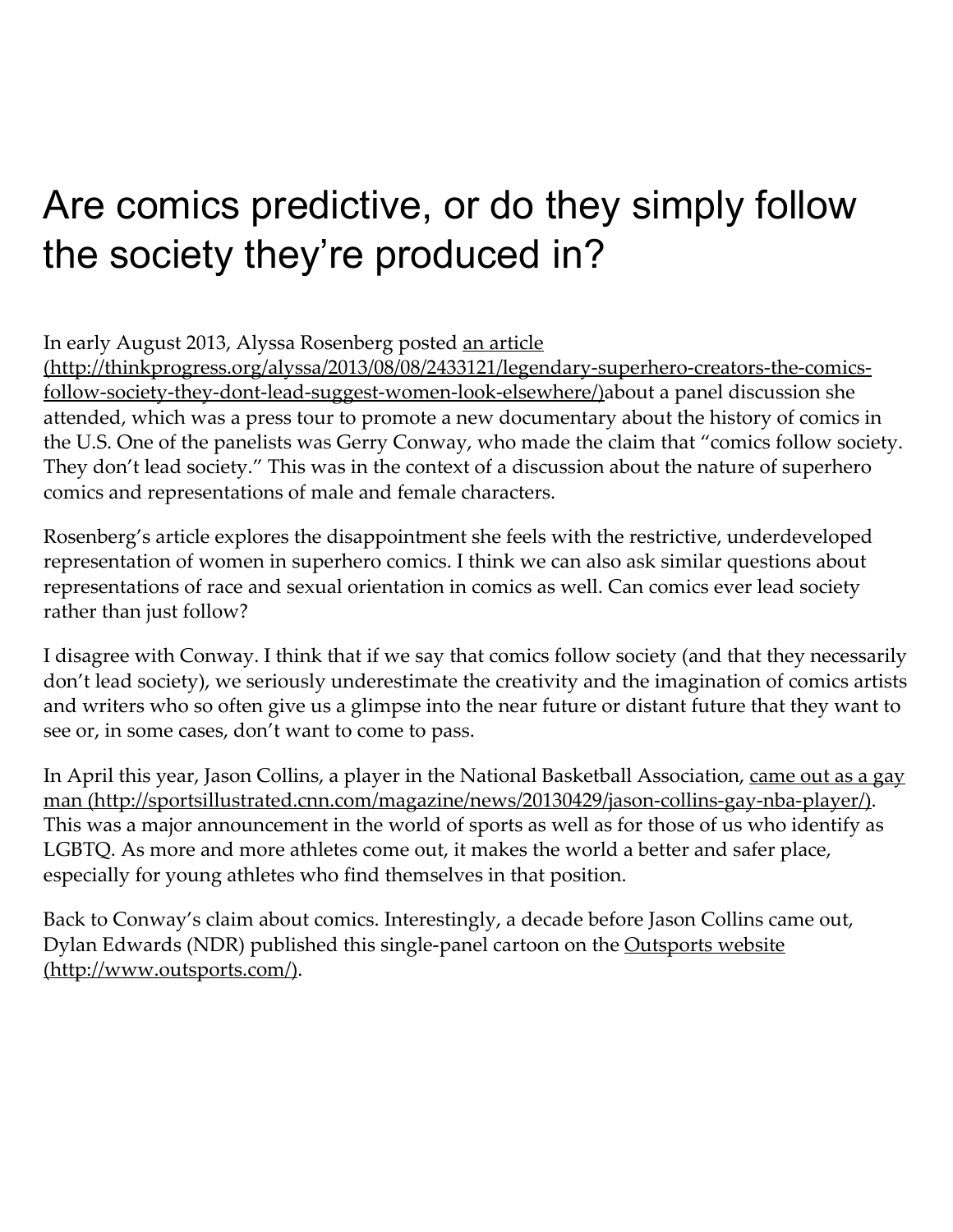

[\(https://pencilpanelpage.files.wordpress.com/2013/09/basketball.jpeg\)](https://pencilpanelpage.files.wordpress.com/2013/09/basketball.jpeg) basketball

This was part of his the series called 'The Outfield,' many of which are available at Dylan's site (http://www.studiondr.com/comics/the-outfield/).

This comic is notable because of the dialogue. These two athletes are on opposing teams, yet they are having a conversation on the court about romance. We can read the dialogue in a couple of ways. Because it was drawn by Edwards, and because it was published on a website devoted to sports and LGBTQ issues, it is easy to understand this as an earnest, sincere chat between friends. (In a different context, we could perhaps read this as a mild form of trash talk, where Mr. Red Team is trying to distract Mr. White Team and interfere with the shot.) There is also enough ambiguity in Mr. Red Team's turn that he may be gay himself or he may not be gay and might just be looking out for Mr. White Team. In other words, this cartoon could reflect two friends, simply and plainly. Or, it could reflect two friends in a revolutionary way, depending on how we look at it.

What does a 2003 cartoon have to do with a 2013 comment by Gerry Conway? For me, it indicates that comics do not only follow society, that they can in fact predict or lead. Admittedly, this panel was created by an artist whose work largely revolves around sexual minorities as well as transgender characters. Perhaps artists who self‑identify as LGBTQ are more inclined to have vision about LGBTQ issues and events. But this cannot always be the case. For a long time, people who do not identify as LGBTQ have been forward thinking and have created comics accordingly.

Naturally there are many other comics that could be cited for leading, for making predictions about society. What comics have you read that, in hindsight, were remarkable for the vision of their creators?